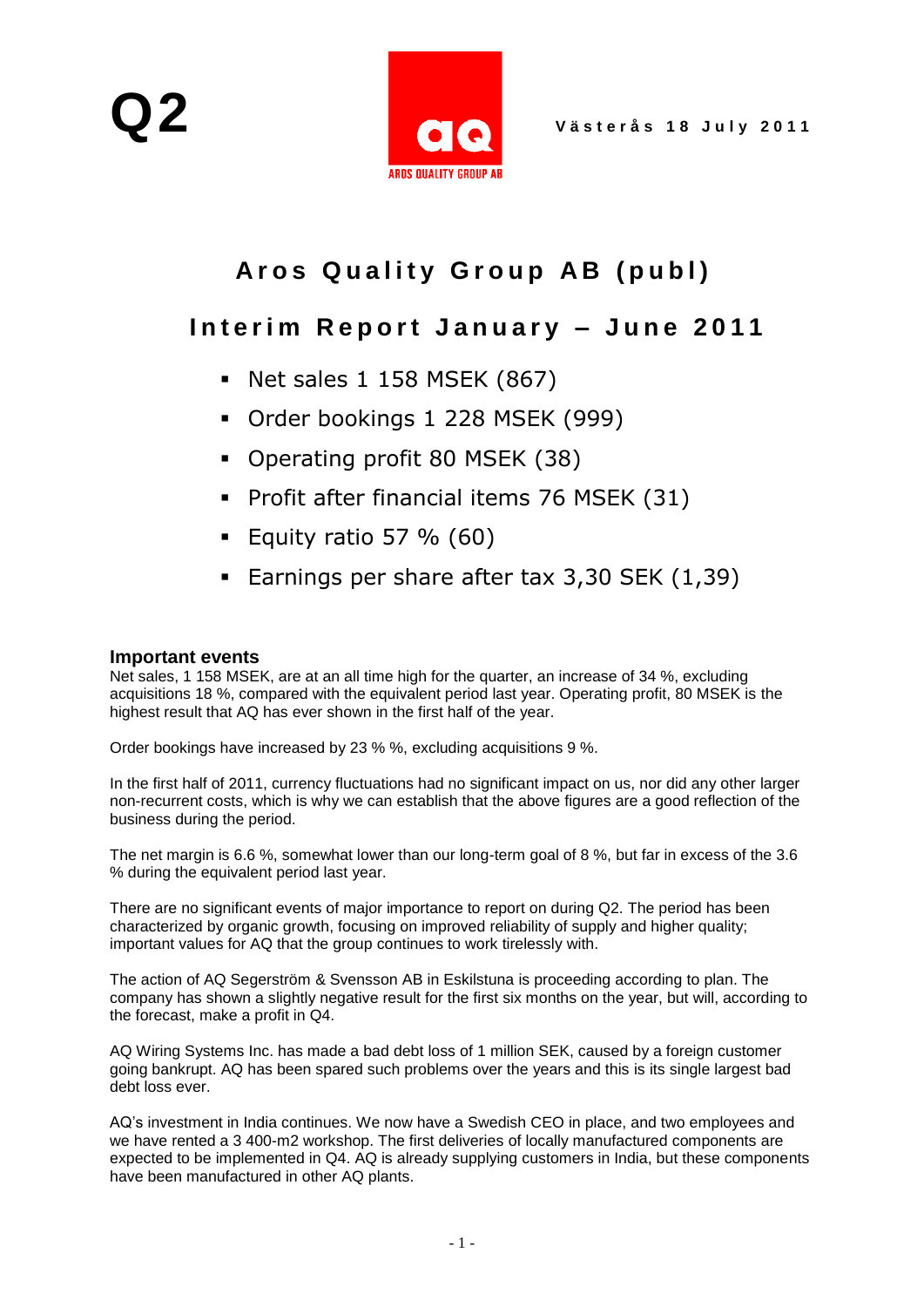AQ Gävle Precision Lego AB, a subsidiary of AQ Parkoprint AB, has been sold. GPL, with four employees, has, among other things, supplied turned metal components (which is not core business for AQ) to Parkoprint. This deal is not expected to affect earnings and balance to any appreciable extent. The buyer is Atlings Machine Factory Ltd in Ockelbo.

#### **Information on the parent company**

The parent company, Aros Quality Group AB, focuses primarily on the management and development of the group. The parent company's turnover is made up of, as in previous years, almost exclusively the sale of administrative services to the subsidiaries. Purchases from subsidiaries are so small that they are not worth mentioning.

#### **The drawing up of the interim report**

The interim report has been drawn up in accordance with the Swedish Annual Accounts Act as well as IFRS with the application of IAS 34, Interim Financial Reporting, which contains overall demands on the wording, structure and minimum demands on information in the interim report. Those accounting and valuation principles that have been applied are the same as those applied in the latest annual accounts referring to 2010.

The report has not been examined by the company's auditors.

#### **Important assessments and evaluations for accounting purposes**

When drawing up this interim report, the group has found no items that would be particularly exposed from a risk point of view and therewith bring about significant adjustments during the forthcoming periods.

#### **Future prospects**

The board of directors is of the opinion that the group's net sales in 2011 are likely to exceed 2 200 MSEK. The net profit margin is expected to remain unchanged, at just below 7 %.

The group is striving to continue profitable growth within its business areas. The growth shall occur both organically and via acquisitions.

#### **AQ in brief**

AQ is a leading supplier to industrial customers with high demands and is listed on Aktietorget.

The group is active within two business segments: *Components,* which produces transformers, cables, mechanical components, stamped metal and plastic injection moulding, and S*ystems,* which produces systems, power and automation solutions and complete machines in close collaboration with the customers.

|                                   | Q2 2011  | Q <sub>2</sub> 2010 | Acc 2011   | Acc 2010 |
|-----------------------------------|----------|---------------------|------------|----------|
|                                   |          |                     |            |          |
| Net sales                         | 579 088  | 460 509             | 1 157 681  | 867 523  |
| Other operating income            | 1443     | $-2448$             | 5 0 9 1    | 716      |
| Operating expenses                | -540 283 | -427 244            | $-1082436$ | -830 115 |
| <b>Operating profit/loss</b>      | 40 248   | 30818               | 80 336     | 38 124   |
| Result from financial investments | $-654$   | $-1409$             | -4 113     | $-6635$  |
| Profit/loss after financial items | 39 594   | 29 4 08             | 76 223     | 31 489   |
| Tax on profit for the year        | -8 971   | $-5355$             | $-17054$   | -6 413   |
| Net profit/loss for the year      | 30 623   | 24 053              | 59 169     | 25 076   |
| Earnings per share after full tax | 1,69     | 1,30                | 3,30       | 1,39     |
| Net margin %                      | 6.8%     | 6,4%                | 6.6%       | 3,6%     |

#### **The Group's Income Statement (tkr)**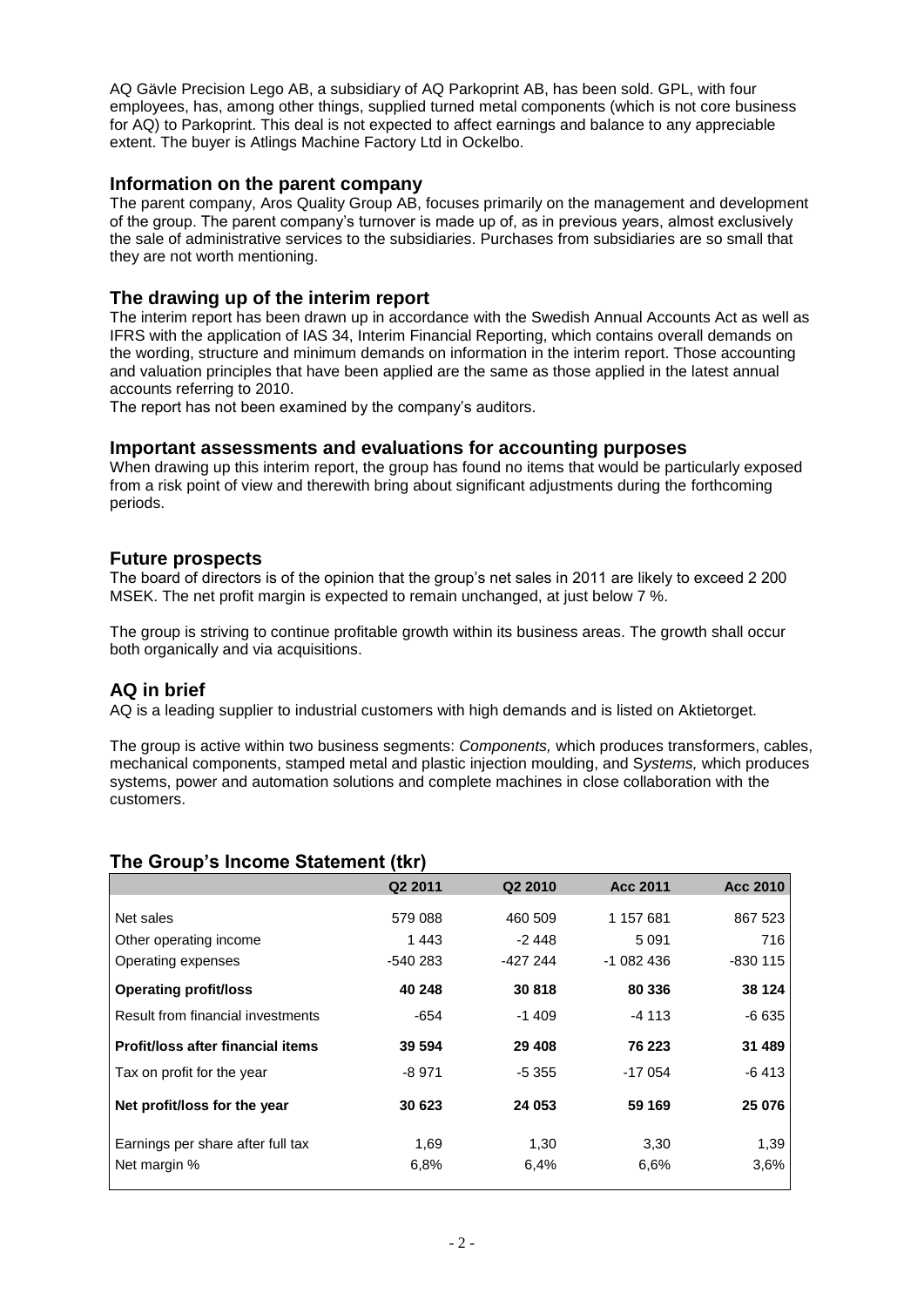### **The Parent Company's Income Statement (tkr)**

|                                   | Q <sub>2</sub> 2011 | Q <sub>2</sub> 2010 | Acc 2011 | <b>Acc 2010</b> |
|-----------------------------------|---------------------|---------------------|----------|-----------------|
| Net sales                         | 12 625              | 5655                | 21 250   | 11 310          |
| Operating expenses                | $-6653$             | $-3926$             | $-9857$  | $-9516$         |
|                                   |                     |                     |          |                 |
| <b>Operating profit/loss</b>      | 5972                | 1729                | 11 393   | 1794            |
| Result from financial investments | 4 8 9 2             | 1 0 7 3             | 4 2 0 5  | 2643            |
|                                   |                     |                     |          |                 |
| Profit/loss after financial items | 10864               | 2802                | 15 598   | 4 4 3 7         |
| Tax on profit for the year        | $-2514$             | $-737$              | $-3759$  | $-307$          |
| Net profit/loss for the year      | 8 3 5 0             | 2065                | 11839    | 4 1 3 0         |

#### **Balance Sheet (tkr)**

|                                     | Group               |           | <b>Parent company</b> |         |
|-------------------------------------|---------------------|-----------|-----------------------|---------|
| <b>Assets</b>                       | Q <sub>2</sub> 2011 | Q4 2010   | Q <sub>2</sub> 2011   | Q4 2010 |
|                                     |                     |           |                       |         |
| <b>Fixed assets</b>                 | 228 306             | 234 915   | 207 728               | 209 846 |
| Inventories, etc.                   | 400 971             | 388 843   |                       |         |
| Other short-term receivables        | 475 549             | 458 308   | 70 083                | 116 866 |
| Cash and bank balances              | 53 880              | 25 400    | 27 758                | 7458    |
| <b>Total assets</b>                 | 1 158 708           | 1 107 465 | 305 569               | 334 170 |
| <b>Equity and liabilities</b>       |                     |           |                       |         |
| Equity                              | 661 473             | 624 701   | 268 607               | 276 524 |
| Untaxed reserves                    |                     |           | 13 490                | 13 490  |
| Interest-bearing liabilities        | 78 163              | 94 080    | 0                     | 1 1 2 2 |
| <b>Other liabilities</b>            | 419 073             | 388 684   | 23 472                | 43 0 35 |
| <b>Total equity and liabilities</b> | 1 158 708           | 1 107 465 | 305 569               | 334 170 |
| <b>Solidity</b>                     | 57%                 | 56%       | 91%                   | 86%     |

## **Cash Flow Analysis (tkr)**

|                                          | <b>Group</b> |          | <b>Parent company</b> |          |
|------------------------------------------|--------------|----------|-----------------------|----------|
|                                          | Acc 2011     | Acc 2010 | Acc 2011              | Acc 2010 |
| Net operating profit/loss                | 80 336       | 38 1 24  | 11 393                | 1 7 9 4  |
| Result from financial investments        | $-4113$      | $-6635$  | $-2237$               | -556     |
| Income tax paid                          | $-17859$     | -7 045   | $-3759$               | -307     |
| Non-cash transactions                    | 35 505       | 20 938   | 15                    | 1752     |
| Changes in working capital               | $-13885$     | 6752     | 33 4 20               | 65 864   |
| Cash-flow from operating activities      | 79 984       | 52 134   | 38 832                | 68 547   |
| Cash flow from operating activities      | $-15455$     | $-12758$ | 2 3 4 4               | $-34757$ |
| Cash flow from financing activities      | $-35672$     | -45 072  | $-20.877$             | $-29286$ |
| Increase/reduction of liquid funds       | 28 857       | $-5696$  | 20 300                | 4 5 0 4  |
| Liquid funds at beginning of year        | 25 400       | 36 369   | 7458                  | 15878    |
| Exchange rate difference in liquid funds | -377         | 1026     | 0                     | -41      |
|                                          |              |          |                       |          |
| Liquid funds at end of period            | 53 880       | 31 699   | 27 758                | 20 341   |